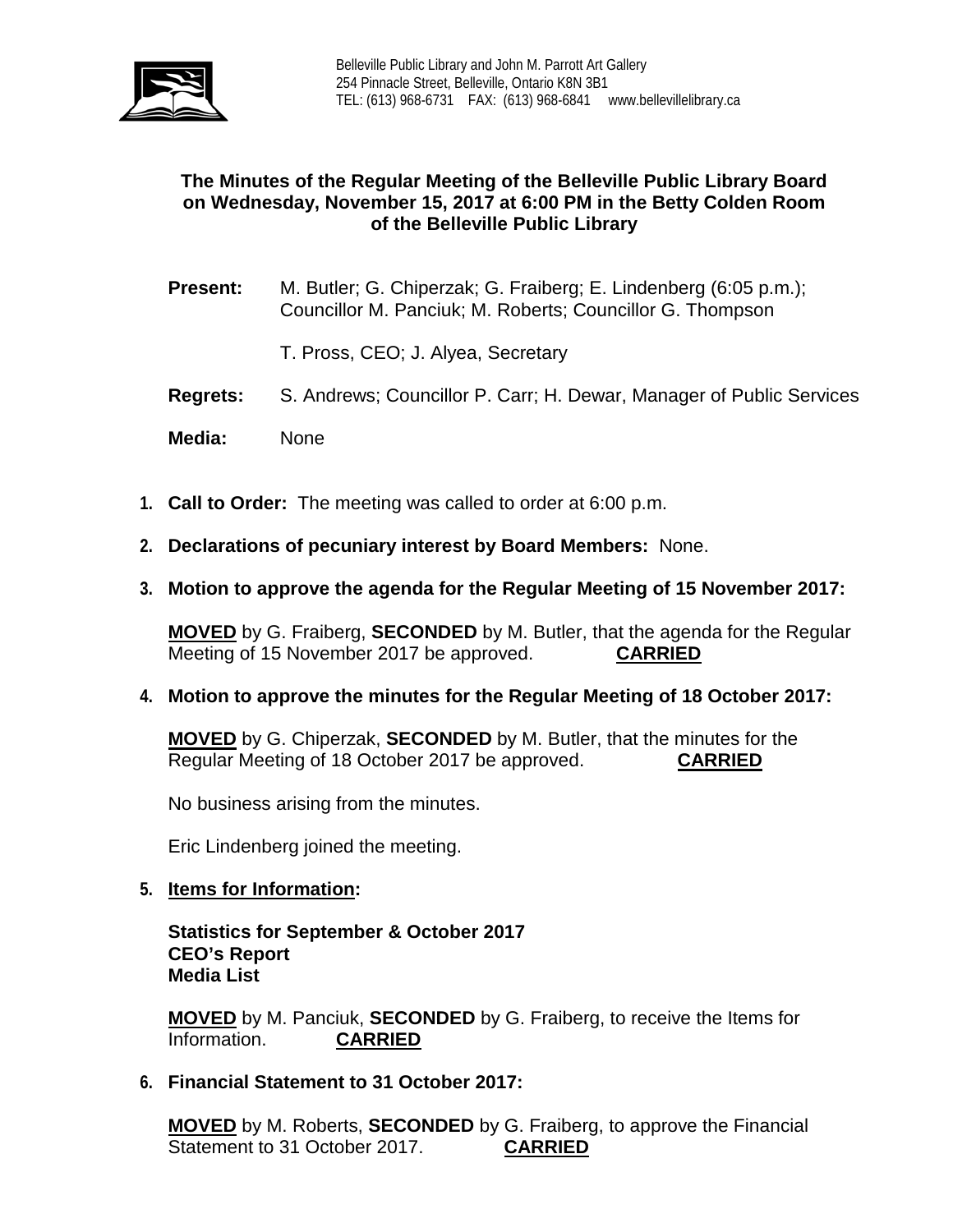

# **7. Closure for Staff Recognition Event & 2018 Closure Dates approval:**

**MOVED** by M. Roberts, **SECONDED** by G. Chiperzak, THAT the Library Board authorizes the CEO to close the Library and Gallery to the public between 9:30 a.m. – 12:00 p.m. on Thursday, November  $30<sup>th</sup>$  for the Staff and Board Recognition Event in the Parrott Gallery. **CARRIED**

**MOVED** by M. Panciuk, **SECONDED** by E. Lindenberg, THAT the 2018 Proposed Library Closure Dates be approved as presented, including Easter Monday. **CARRIED**

## **8. 2018 Board Meeting Dates:**

In 2018, Library Board meetings will be changed from the second to the third Tuesday of the month. Meeting dates will be included in the January 2018 agenda.

## **9. Food for Fines Promotion approval:**

**MOVED** by M. Panciuk, **SECONDED** by G. Chiperzak, THAT the Belleville Public Library Board authorizes the CEO to implement a food for fines promotion that will run from Saturday December 2nd until Sunday December 17th, offering the public the chance to donate non-perishable food items to Gleaner's food bank in return for \$2.00 in fine forgiveness for each item donated to a maximum of \$16.00 per card. **CARRIED**

#### **10. Committees:**

Library Board Committees were reviewed. G. Chiperzak was appointed to the Pay Equity / Union Negotiations committee. M. Butler was appointed to the Bylaw Revision Committee. Both will act as OLBA representatives to attend SOLS Trustee meetings. An updated list of Library Board Committees will be included in the January 2018 agenda.

#### **11. Gallery Hours:**

The Library Board changed the open hours for the Parrott Gallery starting May 1<sup>st</sup>, 2017. The hours were changed to open on Mondays as a pilot project to be evaluated in November of 2017.

**MOVED** by G. Fraiberg, **SECONDED** by E. Lindenberg, THAT the Library Board approves the current Gallery open hours (including Monday 9:30 a.m. – 5:00 p.m.) as a permanent change in hours. The Gallery hours will remain as such until or unless the Library Board changes them. **CARRIED**